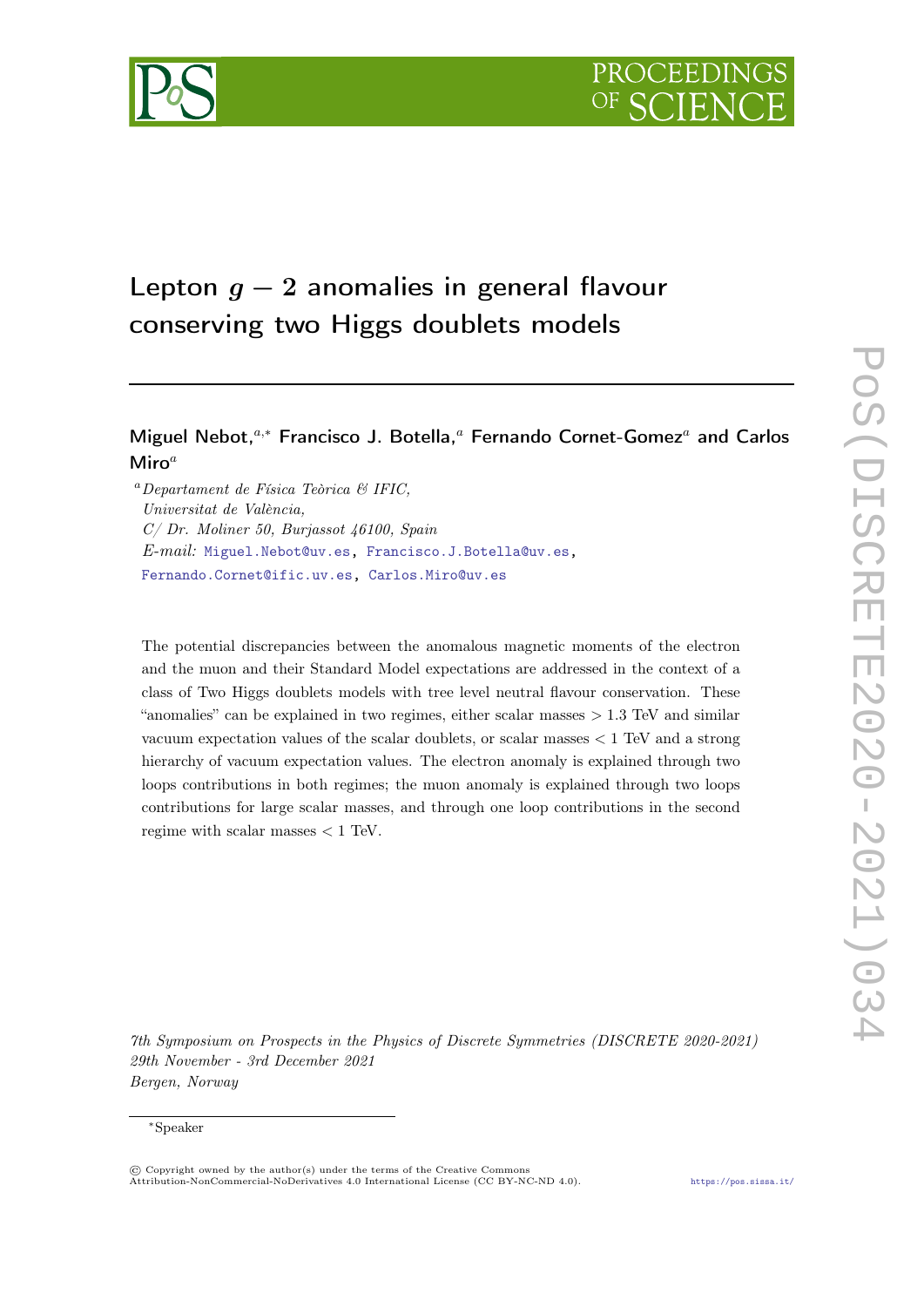#### 1. Introduction

We address the possibility to explain two "anomalies" in the anomalous magnetic moments  $a_{\ell} = \frac{g_{\ell}}{2} - 1$  of  $\mu$  and  $e \ (g_{\ell})$  are the gyromagnetic ratios) in the context of a particular class of Two Higgs doublets models which do not have tree level flavour changing scalar couplings. For  $a_{\mu}$ , the *Muon g* – 2 collaboration [\[1–](#page-5-0)[3\]](#page-5-1) reports

$$
\delta a_{\mu}^{\text{Exp}} \equiv a_{\mu}^{\text{Exp}} - a_{\mu}^{\text{SM}} = +(2.5 \pm 0.6) \times 10^{-9}, \tag{1}
$$

where  $a_{\mu}^{\text{Exp}}$  is the measurement and  $a_{\mu}^{\text{SM}}$  is the corresponding Standard Model (SM) expectation [\[4\]](#page-5-2) (although part of the discrepancy might be attributed to hadronic effects [\[5\]](#page-5-3), we assume that it is due to physics beyond the SM). Concerning  $a_e$ , precise determinations [\[6\]](#page-5-4) together with the extraction of the fine structure constant  $\alpha$  from  $^{133}$ Cs recoil measurements [\[7\]](#page-5-5) give

$$
\delta a_e^{\text{Exp}} \equiv a_e^{\text{Exp}} - a_e^{\text{SM}} = -(8.7 \pm 3.6) \times 10^{-13}.
$$
 (2)

<sup>87</sup>Rb recoil measurements give rise to a different  $\delta a_e^{\text{Exp}}$ , but we do not address that possibility here.

In the following, we briefly present the model in section [2.](#page-1-0) The new contributions to  $a_{\ell}$  are visited in section [3.](#page-2-0) The analysis and some selected results are discussed in section [4.](#page-3-0) For further details on different aspects of this work we refer to [\[8\]](#page-5-6) and [\[9\]](#page-5-7).

#### <span id="page-1-0"></span>2. Model

We consider a Two Higgs doublets model with a  $Z_2$  symmetric scalar potential, with the symmetry softly broken by a  $(\mu_{12}^2 \Phi_1^{\dagger} \Phi_2 + \text{H.c.})$  term with  $\mu_{12}^2 \neq 0$ , necessary to accommodate scalar masses larger than 1 TeV [\[10\]](#page-5-8). The Yukawa couplings for fermion mass eigenstates and scalar doublets in the Higgs basis are

$$
\mathcal{L}_Y = -\frac{\sqrt{2}}{v} \bar{Q}_L \left( H_1 \mathbf{M}_d + H_2 \mathbf{N}_d \right) d_R - \frac{\sqrt{2}}{v} \bar{Q}_L \left( \tilde{H}_1 \mathbf{M}_u + \tilde{H}_2 \mathbf{N}_u \right) u_R - \frac{\sqrt{2}}{v} \bar{L}_L \left( H_1 \mathbf{M}_\ell + H_2 \mathbf{N}_\ell \right) \ell_R + \text{H.c.} \quad (3)
$$

with (real, positive) diagonal  $M_f$  (we consider massless neutrinos). We consider two different models,  $I-g\ell F\epsilon$  and  $II-g\ell F\epsilon$ ; model  $I-g\ell F\epsilon$  is defined by

<span id="page-1-1"></span>
$$
N_u = t_\beta^{-1} M_u, \quad N_d = t_\beta^{-1} M_d, \quad N_\ell = \text{diag}(n_e, n_\mu, n_\tau). \tag{4}
$$

The couplings  $N_u$ ,  $N_d$  in eq. [\(4\)](#page-1-1) are the same as in 2HDMs of types I or X. Model II-g $\ell$ FC is defined by

<span id="page-1-2"></span>
$$
N_u = t_\beta^{-1} M_u, \quad N_d = -t_\beta M_d, \quad N_\ell = \text{diag}(n_e, n_\mu, n_\tau). \tag{5}
$$

The couplings  $N_u$ ,  $N_d$  in eq. [\(5\)](#page-1-2) are the same as in 2HDMs of types II or Y. In both models  $N_\ell$  is diagonal, arbitrary and stable at one loop level under RGE (it remains diagonal). The effective decoupling among the new  $e$  and  $\mu$  couplings required to explain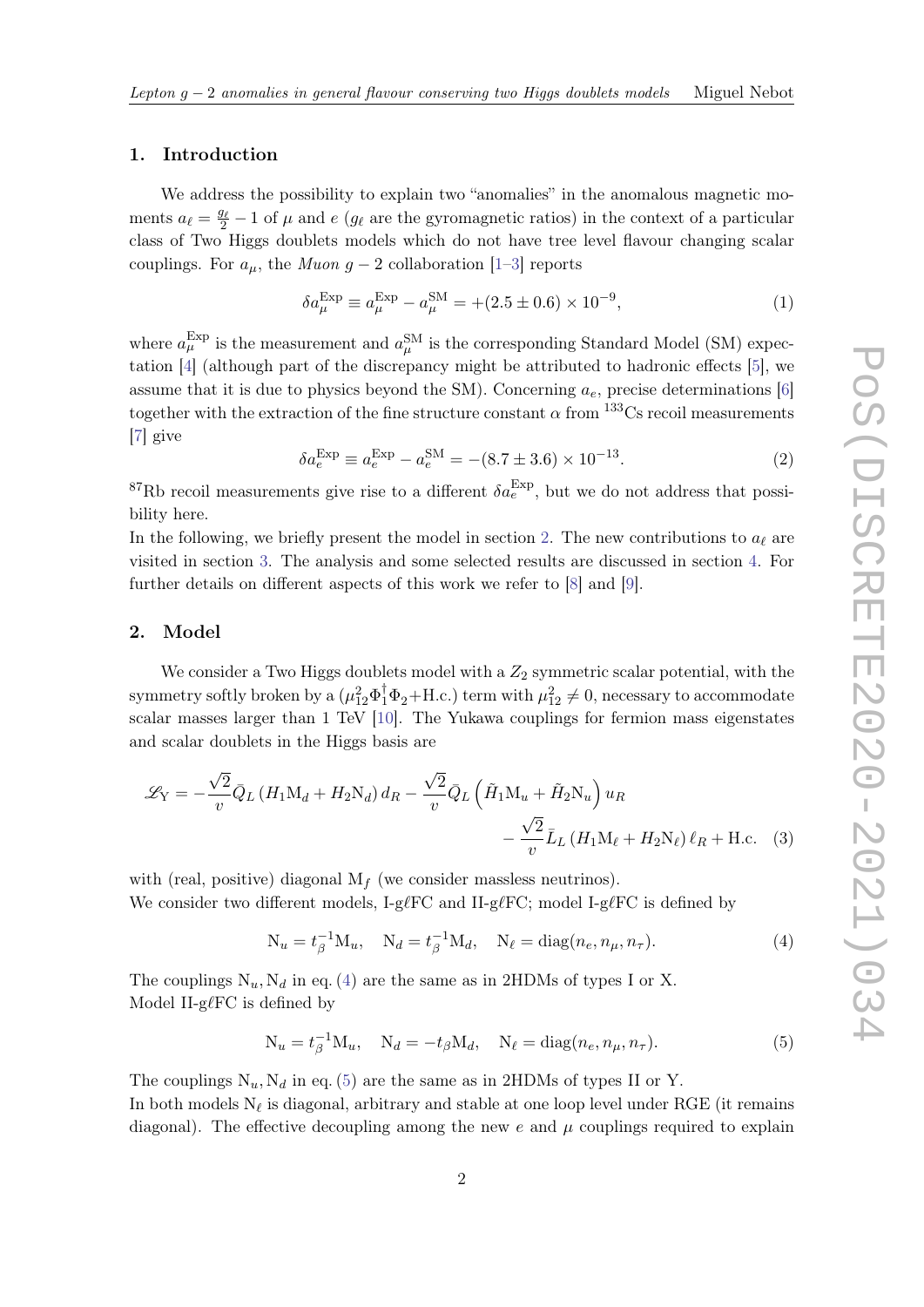the  $g-2$  anomalies is obtained with the independence of  $n_e$  and  $n_\mu$ .

As a final simplifying assumption, we will consider that (i) there is no CP violation in the scalar sector (there is a pseudoscalar A and two scalars h and H, and there are no h  $-$  A and H − A mixings), and (ii) the new Yukawa couplings are real, Im  $(n_\ell) = 0$ .

#### <span id="page-2-0"></span>3. New contributions to  $\delta a_{\ell}$

In this context, the full theoretical prediction of  $a_{\ell}$  is

$$
a_{\ell}^{\text{Th}} = a_{\ell}^{\text{SM}} + \delta a_{\ell},\tag{6}
$$

where  $a_{\ell}^{\text{SM}}$  is the Standard Model contribution and  $\delta a_{\ell}$  corresponds to the new corrections due to the model. In order to solve the discrepancies, the aim is to obtain

<span id="page-2-1"></span>
$$
\delta a_e \simeq \delta a_e^{\text{Exp}}, \qquad \delta a_\mu \simeq \delta a_\mu^{\text{Exp}} \tag{7}
$$

within models I-g $\ell$ FC and II-g $\ell$ FC. We rewrite

$$
\delta a_{\ell} = K_{\ell} \Delta_{\ell}, \qquad K_{\ell} = \frac{1}{8\pi^2} \left(\frac{m_{\ell}}{v}\right)^2 = \frac{1}{8\pi^2} \left(\frac{gm_{\ell}}{2M_W}\right)^2, \tag{8}
$$

where  $K_\ell$  collect typical factors arising in one loop contributions; we have

$$
K_e \simeq 5.5 \times 10^{-14}, \qquad K_\mu \simeq 2.3 \times 10^{-9}, \tag{9}
$$

and thus eq. [\(7\)](#page-2-1) corresponds to

<span id="page-2-2"></span>
$$
\Delta_e \simeq -16, \qquad \Delta_\mu \simeq 1. \tag{10}
$$

There are relevant new contributions at one loop, proportional to  $|n_\ell|^2$ , and at two loops (Barr-Zee type contributions) proportional to Re  $(n_\ell)$ . A detailed analysis of these contributions (see [\[8,](#page-5-6) [11\]](#page-5-9)), considering the values in eq. [\(10\)](#page-2-2) necessary to reproduce the anomalies, shows that one can identify two different regimes in which the model might accommodate the anomalies.

- For values of  $t_\beta \simeq 1$  and masses of the scalars larger than 1.3 TeV, both anomalies are reproduced through the two loops contributions. Since these two loops contributions have a dominanting term with a top quark in the closed fermion loop, there is an approximate relation among the lepton couplings Re  $(n_{\mu}) \sim -16\text{Re}(n_e)$ .
- For values of  $t_\beta \gg 1$  and masses of the scalars below 1 TeV,  $\delta a_e$  is still obtained via the two loops contributions, but  $\delta a_\mu$  can now be obtained through the one loop contributions with virtual H.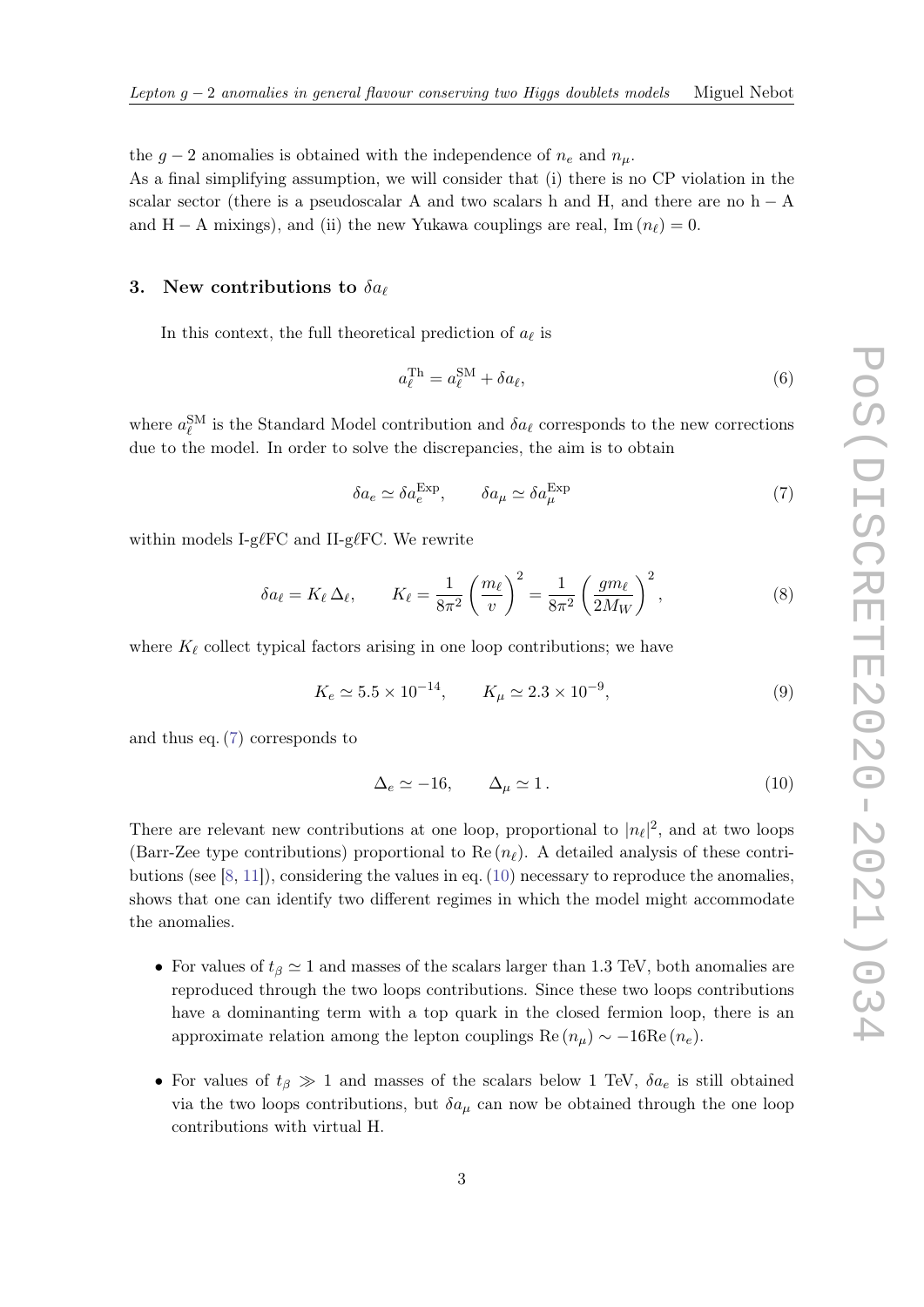#### <span id="page-3-0"></span>4. Analysis and results

In order to explore properly how the model can explain both  $\delta a_\ell$  anomalies, a numerical analysis of its parameter space is conducted. The results shown in the following are obtained in this manner (for details, see [\[8,](#page-5-6) [11\]](#page-5-9)). It is important to recall that besides the anomalies of interest, the model has to respect the following relevant constraints (which are incorporated into the numerical analysis).

- In the scalar sector, the potential has to be bounded from below, perturbativity and perturbative unitarity of  $2 \rightarrow 2$  high energy scattering are respected, and agreement with electroweak precision data is imposed through the oblique parameters  $S, T$ .
- In the fermion sector, perturbative Yukawa couplings are imposed by requiring  $|n_\ell| \leq$  $n_0$  with either  $n_0 = 95$  GeV or  $n_0 = 245$  GeV.
- Higgs signal strengths: agreement with production  $\times$  decay signal strengths of the usual channels is imposed, and considering that we have large lepton couplings we also include  $h \to \mu^+ \mu^-, e^+ e^-$  information.
- $H^{\pm}$  mediated contributions typically affect SM charged current processes, and thus we impose agreement with lepton flavour universality measurements (in purely leptonic decays  $\ell_j \to \ell_k \nu \bar{\nu}$  and in decays with light pseudoscalar mesons  $K, \pi \to e \nu, \mu \nu$  and  $\tau \to K\nu, \pi\nu$ ) and with  $b \to s\gamma$  and  $B_q^0$ - $\bar{B}_q^0$  mixing measurements.
- Agreement with  $e^+e^- \to \mu^+\mu^-, \tau^+\tau^-$  data from LEP: measured cross sections up to  $\sqrt{s} = 208$  GeV essentially impose  $m_H, m_A > 208$  GeV.
- Agreement with LHC (negative) searches concerning dilepton resonances ( $\sigma(pp \to$  $S$ <sub>[ggF]</sub>  $\times$  Br( $S \to \ell^+ \ell^-$ ),  $S = H, A$  and  $\ell = \mu, \tau$ ) and searches of charged scalars  $(\sigma(pp \to H^{\pm}tb) \times \text{Br}(H^{\pm} \to f), f = \tau \nu, tb).$

The following plots show allowed regions for model I-g $\ell$ FC where the previous constraints are satisfied and the lepton  $\delta a_\ell$  anomalies are satisfactorily reproduced. For model II-g $\ell$ FC, the different  $t_\beta$  dependence of the quark couplings in the previous observables eliminates the low mass solutions. The plots show results for to the two different assumptions concerning the perturbativity constraint on Yukawa couplings: blue regions correspond to  $n_0 = 245$  GeV while magenta regions correspond to  $n_0 = 95$  GeV. Furthermore, darker shading of the region reflects better agreement with the constraints (see [\[8,](#page-5-6) [11\]](#page-5-9) for details).

Figures [1a](#page-4-0) and [1b](#page-4-1) illustrate the existence of roughly two regimes in which the anomalies can be reproduced, (i) scalar masses  $> 1.3$  TeV and  $t_\beta \simeq 1$ , or (ii) scalar masses  $< 1$  TeV and  $t_\beta \gg 1$ . For  $t_\beta \simeq 1$ , the lepton couplings follow Re  $(n_\mu) \sim -16\text{Re}(n_e)$  with Re  $(n_e)$  values in the range [10; 16] GeV. For  $t_\beta \gg 1$ , a richer pattern of correlations of Re  $(n_\mu)$  and Re  $(n_e)$ emerges. It is also important to notice that for the tighter perturbativity assumption, the two regimes are clearly separated, there are no allowed regions with  $m<sub>H</sub> \in [0.4; 1.2]$  TeV and  $t<sub>\beta</sub> \in [2, 10]$ . As figures [1e](#page-4-2) and [1g,](#page-4-3) this gap between the two regimes is bridged through  $\text{Re}(n_{\mu}) < -100 \text{ GeV}.$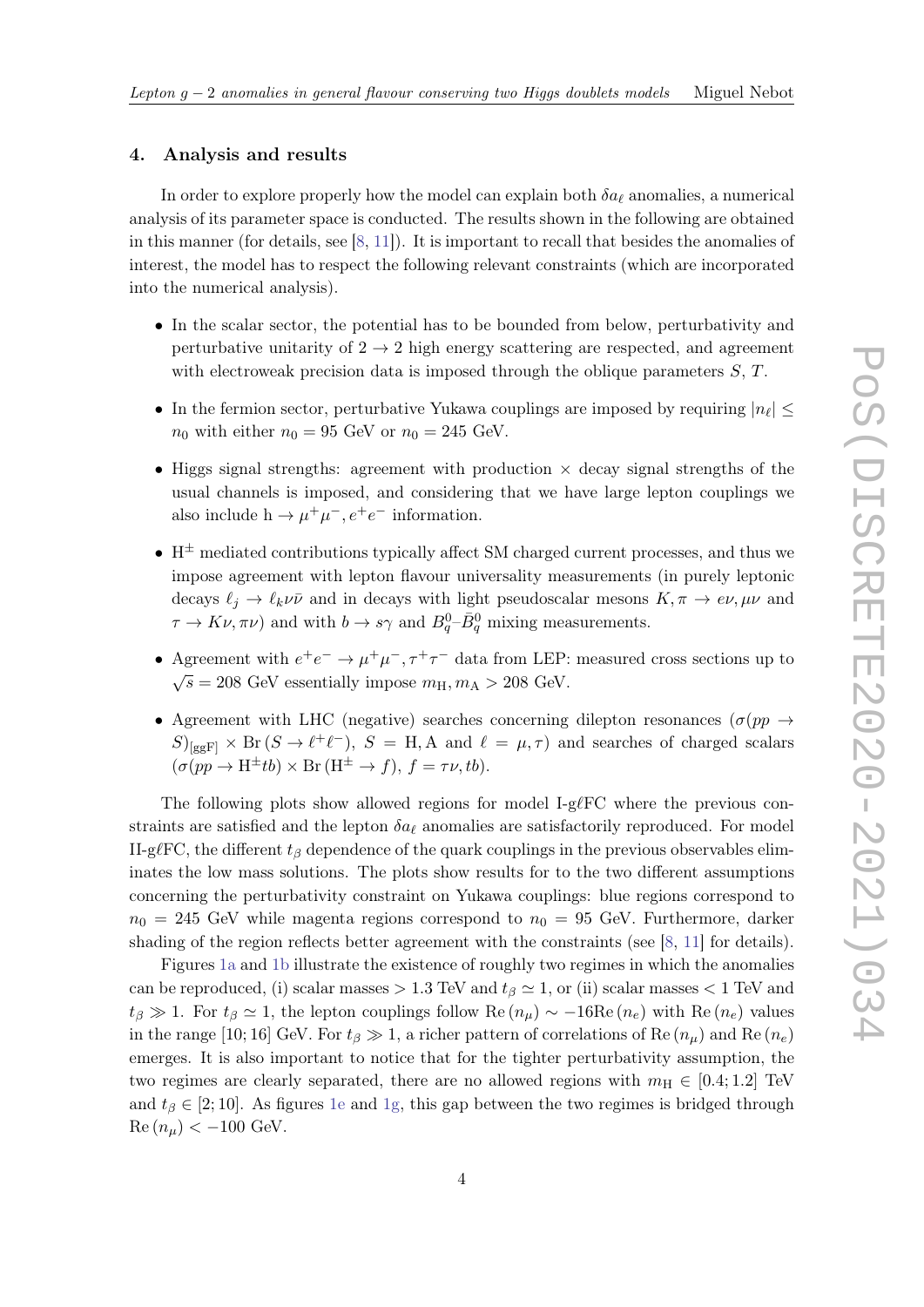

<span id="page-4-1"></span><span id="page-4-0"></span>

<span id="page-4-3"></span><span id="page-4-2"></span>**Figure 1:** Illustrative plots of allowed regions involving the new leptons couplings  $n_e, n_\mu$ , masses of the new scalars and  $t_\beta$ .

## Conclusions

In this contribution we have illustrated how the potential discrepancies concerning the anomalous magnetic moments of the electron and the muon can be addressed in the context of a class of Two Higgs doublets models with tree level neutral flavour conservation. Two models within this class are considered, models I-g $\ell$ FC and II-g $\ell$ FC. The "anomalies" can be reproduced either with scalar masses  $> 1.3$  TeV and  $t<sub>\beta</sub> \approx 1$ , or scalar masses  $< 1$  TeV and  $t_\beta \gg 1$ ; this second possibility is not available for model II-g $\ell$ FC. The electron anomaly